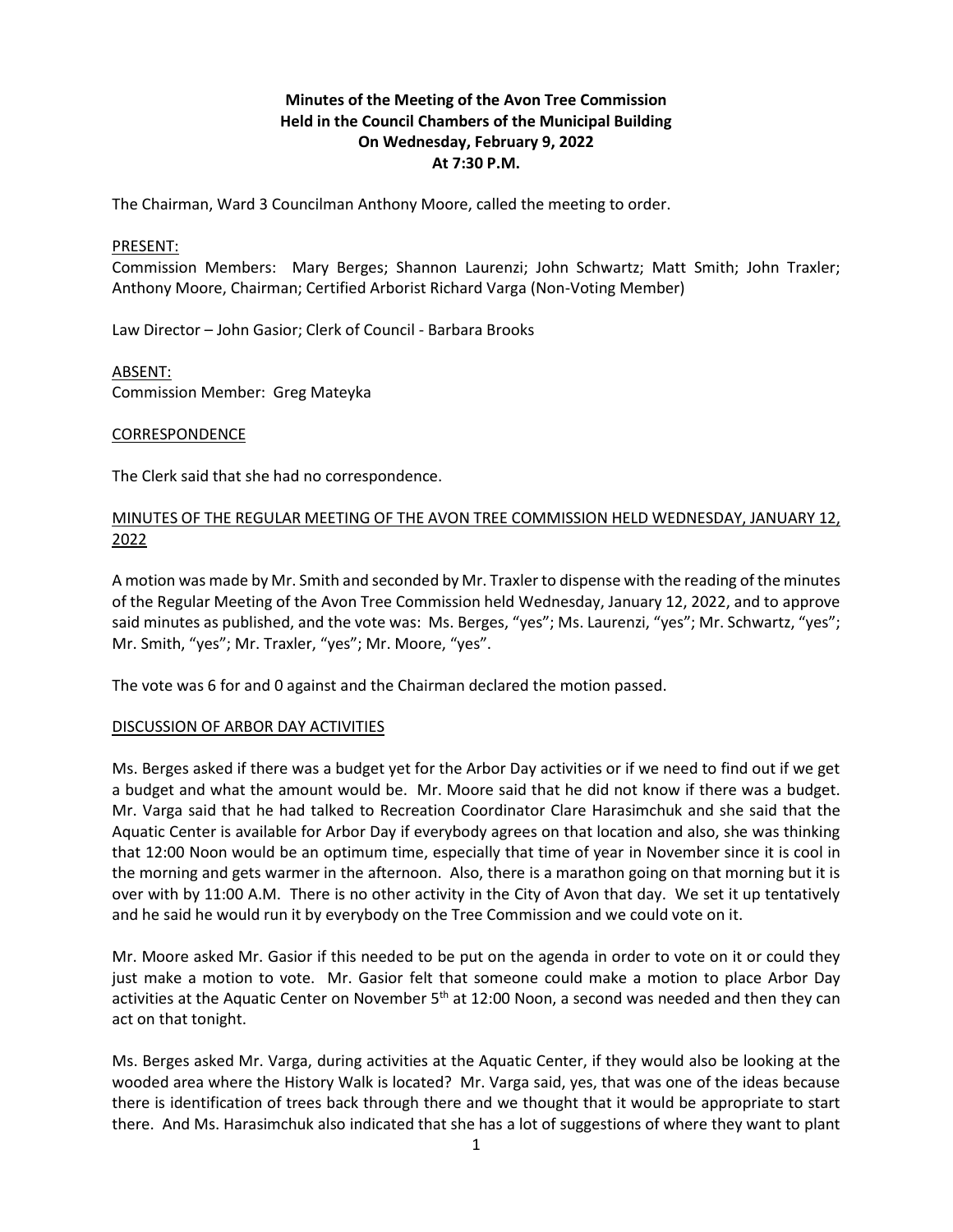trees in that area. She said that a playground area is being built back there this summer. She said that it should be completed by September and that is why she thought November would be no problem to have Arbor Day there. Mr. Varga stated that in conjunction with that playground area, she was thinking about shade trees there. So as a Commission, we can work on that as far as getting somebody to donate trees and we will look into that aspect as we go along. But first things first, he just wanted to make sure that everybody was agreeable to having Arbor Day at the Aquatic Center and that the time was good.

A motion was made by Mr. Schwartz and seconded by Ms. Berges for the Arbor Day celebration to be held on Saturday, November 5, 2022, at 12:00 Noon at the Aquatic Center. The vote was: Ms. Laurenzi, "yes"; Mr. Schwartz, "yes"; Mr. Smith, "yes"; Mr. Traxler, "yes"; Ms. Berges, "yes"; Mr. Moore, "yes".

The vote was 6 for and 0 against and the Chairman declared the motion passed.

Ms. Berges stated that nobody had talked about the schools getting involved and she thought we should also see about the library being involved because in the past, they have been great about participating in other City activities and they might be able to organize something as part of that day.

## DISCUSSION OF ADDING AN AVON TREE COMMISSION PAGE TO THE CITY WEBSITE – Ms. Berges

Ms. Berges noted that Ms. Brooks had displayed the City's web page on the overhead screens and she explained how to get from the home page to the page for the Avon Tree Commission. Ms. Berges said, and that is where we can put all kinds of information: what our mission is, how we came to be, etc. And then we can link it to the Arbor Day celebration, the Arbor Day Foundation, frequently asked questions about trees, a listing of the trees that we encourage people to plant vs the trees that we do not want planted in Avon, pruning tips, a page for the Arborist to address certain topics, etc. We would give the information to the Mayor's Administrative Assistant and she would put it on the web page. So we just have to decide what we want on that page.

Mr. Varga stated that he has been at the Ohio Tree Conference the last two days. Tomorrow is the last day and in the morning he will be having a meeting with the Urban Forestries Committee to talk about Tree City USA. In conjunction with that, he has all this information that is put out by the Ohio Tree Conference that we can put on the website such as tree selection, new tree planning, the benefit of trees, etc.

Ms. Berges suggested that for next month's meeting, everyone could think about what they would like to see on the web page and she will come up with some questions and things as well and then we can agree on what we want out there first, second, and third so that we can get things moving.

Mr. Moore said that he is still encouraging the pictures of those trees as we discussed with Mr. Traxler. Mr. Traxler said that obviously would make sense and we kind of have a list of trees that we might start with; we could make a chart to discuss what we want to accomplish with that. He said that he thought the information is pretty simple; the hard part is getting the pictures. He thought that discussion might be difficult to do at a regular meeting but maybe two or three of them could sit down and do that sometime. He asked Mr. Gasior how they would deal with that and Mr. Gasior said that to do that, they could not have a quorum. So with 7 voting members, a quorum would be 4 so they would have to stay below 4. Mr. Traxler asked if they would announce what they were doing and Mr. Gasior said that they could make a public announcement that they are going to meet in a small group and Ms. Brooks would have to post that. Mr. Traxler asked where that meeting would be and Mr. Gasior said they could meet here at City Hall; they would want to meet in a public place if they are going to give the public notice.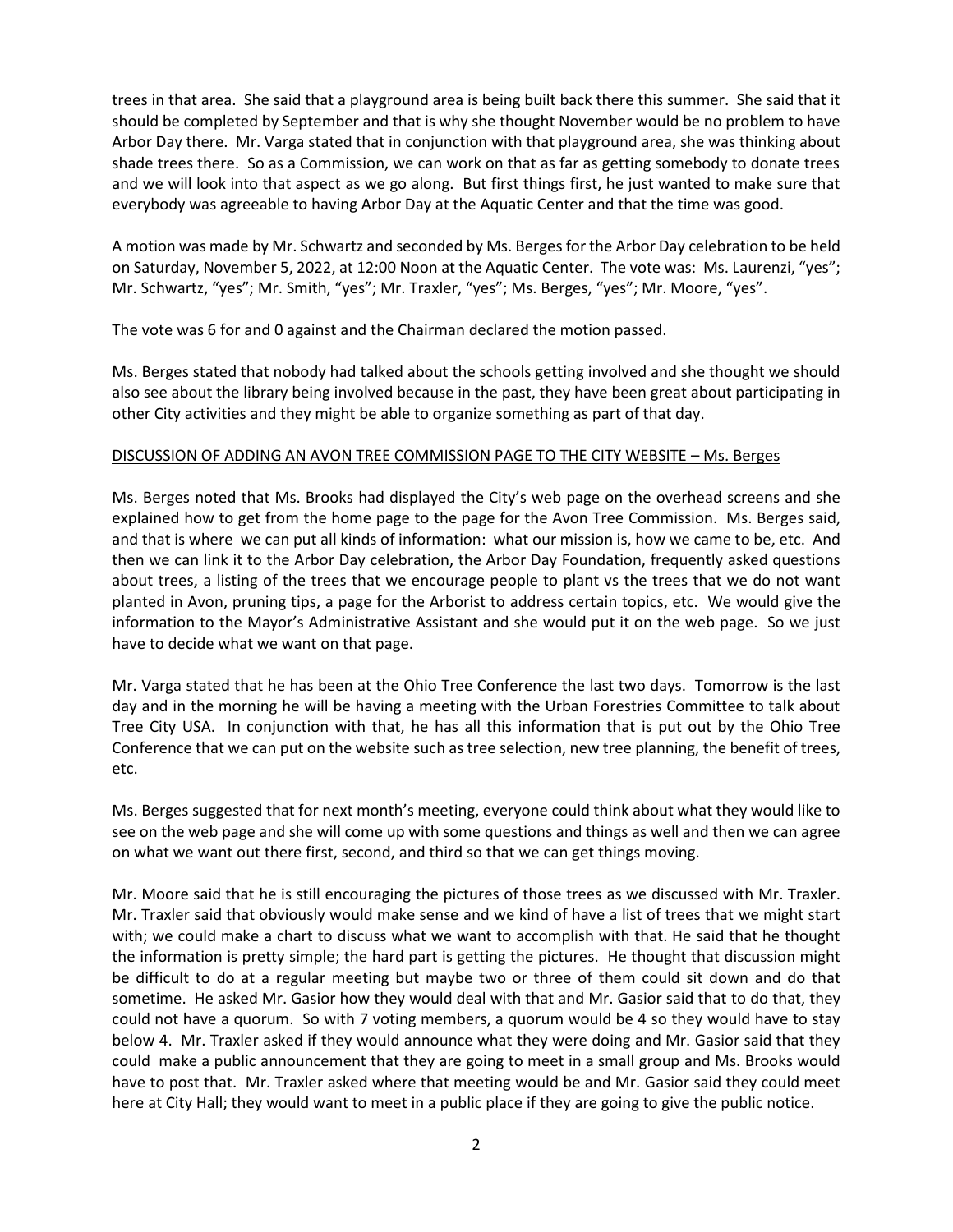Mr. Moore stated that they might set up three or four separate meetings if that is want they want to do. Mr. Gasior said they might do a meeting here at City Hall and just see what kind of public attendance they get and then after a couple of meetings here, maybe they could just go to the Community Center or the Senior Center. But figure out initially what kind of response they are going to get from the public to show up at a meeting.

Mr. Gasior asked for clarification that the public announcement of a meeting must be 24 hours in advance of the meeting and Ms. Brooks confirmed that there must be a minimum of 24-hour notice. Mr. Gasior said, so you just put together a brief agenda of what you are going to talk about and you can have everybody show up; you are not really restricted. But you are restricted if you are not going to have a public announcement. Ms. Brooks added that a third requirement for a meeting would be minutes of the meeting.

Mr. Moore thought that they could have just a couple small group meetings and then bring items back to the Commission to discuss. Mr. Varga suggested having a meeting first to go over that tree list and Mr. Varga said to let him know.

# DISCUSSION OF PRUNING TREES, TREE RECOMMENDATIONS AND IDENTIFYING TREES THAT NEED TO BE REMOVED – Mr. Traxler

Mr. Traxler stated that what we find with trees is that oftentimes you will see large branches that have cracks where dead branches need to be removed or branches that have weak unions, and also branches that have damaged a trunk of a tree. Also you will see unsound architecture of trees where instead of having one straight leader, you have two leaders and that makes for a weak tree and those need to be pruned out. Also you have severe root injury due to damage to the root system which causes the tree to be weakened. And oftentimes you see trees that are improperly pruned which will damage the tree.

Mr. Varga stated that he has all the handouts showing how to prune properly. Mr. Traxler asked if there were certain trees that respond better if they are trimmed going into winter? Mr. Varga said that right now the main concern is oak wilt and the consensus is to trim oak trees when they are dormant so basically from November to February is when you really want to trin oak trees because of the disease transmitting. Sometimes you have to prune trees regardless but usually we tell people that if you do nothing else, you do the "3 d's": you always trim dead, diseased, or damaged branches. And taking down dead trees and pruning out becomes involved because of the wildlife issues. So in supporting the wildlife, the bats, the birds, the owls, the nesting birds, etc., you have to be judicious. Any dead trees that can incur injury have to be taken down regardless. The other thing is that it is always better to prune trees when they are younger as opposed to when they get older. When they mature there may be co-dependent trunks so it is a lot easier to prune them when they are younger. Mr. Traxler added that it would be nice if the City could do more of that with their own trees; it is a major setback for the tree to prune them when they are older and they are not very well formed.

Mr. Varga stated that he was trying to work now with the Streets Supt. and was taking a couple employees in the Streets Dept. out to show them how to prune trees, and we want to give residents the information that can guide them to prune their own trees in the right of ways.

Mr. Moore asked if our Street Dept. is going to set a plan for pruning because having a plan was a way to get grants as Urban Forester Stephanie Miller had indicated. He said that he knows we have a certain amount of money that we could spend on that pruning that will help us in qualifying for Tree City USA. Mr. Varga stated that he has started a plan. There is a breakfast meeting tomorrow at the Ohio Tree Conference with the Urban Forestry people and hopefully Ms. Miller is going to be there and he will talk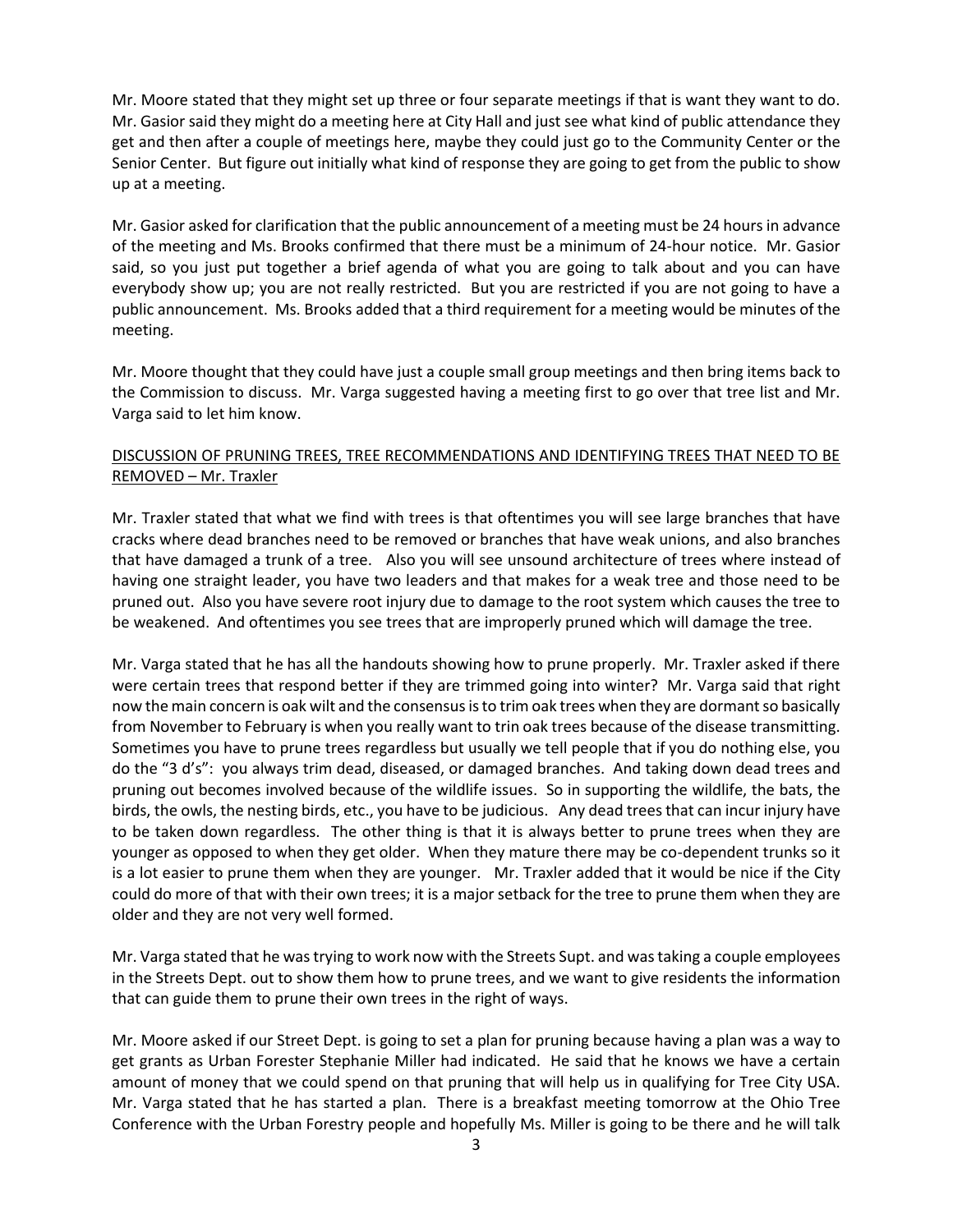to her. But he indicated to the urban foresters at the Ohio Tree Conference that in our area we have a lot of mature trees and a lot that are dead. So the first phase of our plan would be removing dead trees as well as trimming the small trees in areas of right of ways. Then it would be planting trees and how to maintain newly planted trees. He said that he would be going over everything with them again tomorrow morning.

Mr. Smith stated that at Veterans Park, by the hiking trail in the big woods area, there are some trees that need to be taken down because they are dead. So that is another place to look. Mr. Varga said, yes, and he usually talks to the Mayor and the Streets Supt. about how we are going to progress in a particular area. Mr. Moore added that residents on Holly Lane where the woods back up to the pool have told him that there are some trees that are in bad shape over there and they asked if we could make a note of that area as well. Mr. Varga stated that he was called out there two years ago and there are trees that are in dire straits and need to be attended to. The problem with assessing trees is that trees are just like humans; they can fail at any time. But then you can have a tree that looks terrible and it is still there 20 years later and you wonder how that can happen. Trees are living things and most trees are very resilient but you cannot take that chance of their failure and the consequence of that failure.

## UPDATE ON TREE CITY USA STATUS – Mr. Varga

Mr. Varga said, as he indicated, he has been talking to urban foresters and telling them our plan and again tomorrow morning at the Ohio Tree Conference, he will be having a breakfast meeting with them. So they will discuss the plan again in more detail but initially what he has been talking to them about is making sure that we cover every single item on the application for Tree City USA. And it will be a lot easier when they finally get us our urban forester so he can communicate with that individual directly. The applications for the urban forester ended yesterday and so they are hoping that they will have our urban forester in place by April  $1<sup>st</sup>$ .

## UPDATE FROM THE GRANT WRITING SEMINAR – Mr. Varga

Mr. Varga asked Mr. Smith to talk about this a bit. Mr. Smith stated that he and Mr. Varga were part of a Zoom meeting that was for Cuyahoga County. There is a Cuyahoga County Urban Tree Canopy grant and they do this every year and one of the things that they emphasize is when you are writing these grants you really need an arborist and we are fortunate that we have Mr. Varga available to do that. The woman who was running the meeting was from the Holden Arboretum and she was basically saying that there are monies available every year and it is worth applying for those. Mr. Smith said he was looking around on the internet for Lorain County and he could not find an Urban Canopy Program for Lorain County but he did find that one that he was looking at, with the State, was that if Avon applied for a grant it would have to be a matching funds grant – a 50/50 idea. So there are things out there but he could not find one specifically for Lorain County.

Mr. Varga noted that Mr. Schwartz had mentioned briefly that he was aware of some grants that he wanted to point out. Mr. Schwartz said, yes, there are opportunities that come up. He received grants through the Western Reserve Land Conservancy which were more geared for water quality but the great thing is that trees do wonders for stormwater pollutants. So there are smaller grants out there; he was not sure about large grants but opportunities do come up. It is really just being abreast because when they advertise they have a short turn-around. We should also note that Ms. Miller mentioned grants through the Ohio Division of Forestry. He thought that we are going to need to know our budget as most grants require some sort of a match unless they are a \$2,500 grant or something like that, which is still great as you can do a lot with \$2,500. Mr. Smith said he thought that with the grant he was reading about, the smallest amount you could apply for was \$2,000 and the maximum was a \$25,000 matching grant and